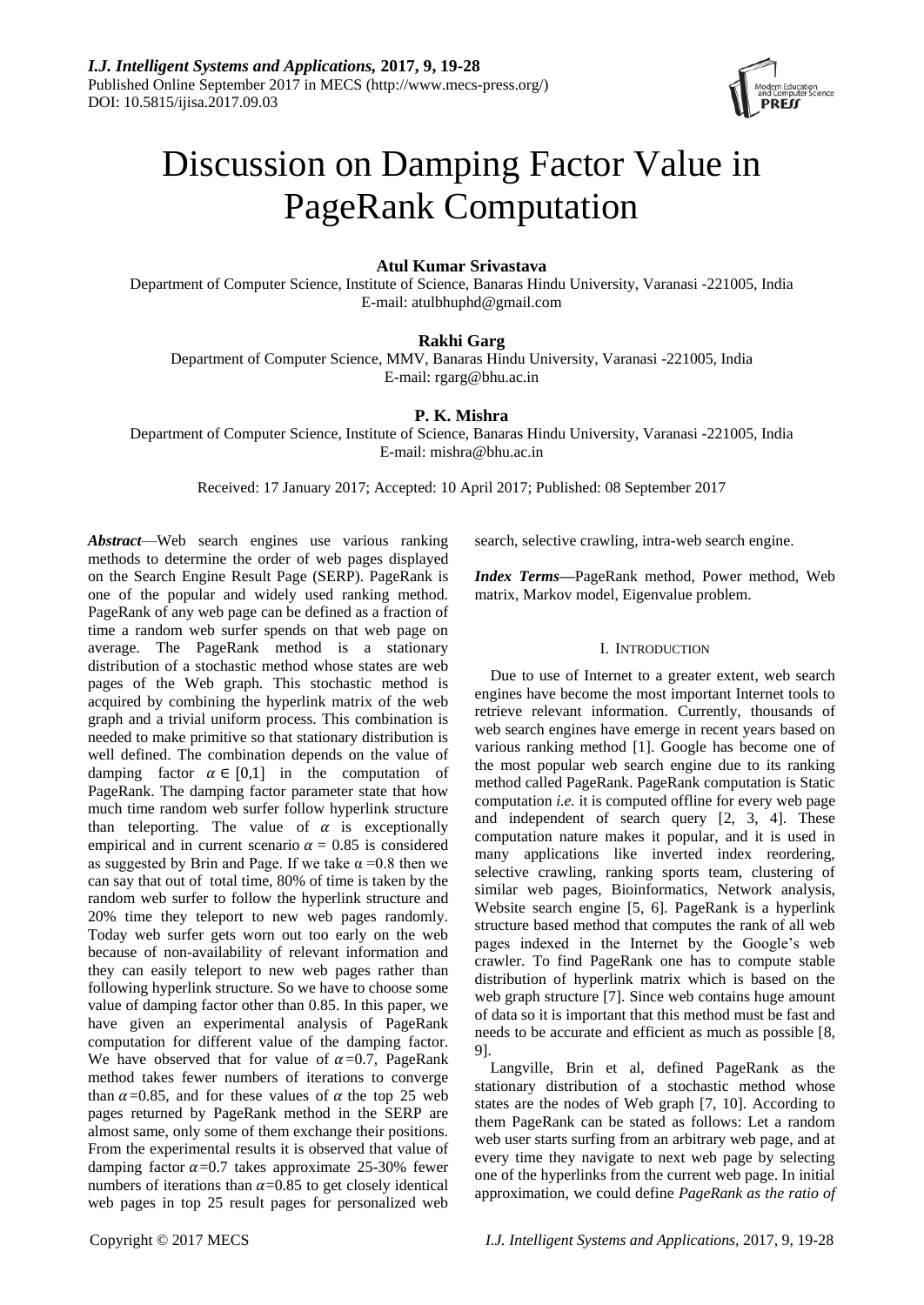*time random web surfer spent on that web page to the number of web pages visited on average*. However, according to some researcher's, this definition would not be appropriate for certain types of web pages that form a loop. Web pages in the loop may point to each other but do not point to any web page outside loop. These web pages only accumulate rank and do not distribute rank to other web pages and this property is called *rank sink* [8, 11, 12, 13]. To resolve rank sink issue, at every step the random web user has the choice to choose any out-link with probability  $\alpha$ , and will restart from another node of *n* web pages chosen at random with probability  $(1 - \alpha)$ , where  $\alpha$  is a damping factor [7, 14]. Brin and Page, the founders of Google web search engine, suggest to take the value of damping factor  $\alpha = 0.85$ . The reason of selection of value of  $\alpha$ =0.85 is not clear that motivates us to perform experiment to find out the reason of dependency of  $\alpha$  on the efficiency of PageRank. In this paper, we discuss experimental effect of damping factor on PageRank computation and suggest new value of damping factor other than 0.85 as it gives better results.

## II. MOTIVATION AND LITERATURE SURVEY

The recent survey estimated that web is the largest collection of data distributed over approximate 200 million web servers containing greater than 15 billion web pages, and larger than 600 million hosts [15, 16]. Due to dynamically growing nature of web and needs of user's query the role of web page ranking method becomes very crucial in any information retrieval system. Today, whenever a user searches any query then search engines returns thousands or millions of results regarding query keyword. Web users do not have the much time and the patience to go through all returned pages to find the relevant one in which they are interested, and some analysis shows that the 70% web users' don't even goes beyond the first page of SERP [17]. Therefore, it is very important for ranking method to keep the desired result within top few web pages, otherwise web search engine could be thought as improper. The PageRank method highly depends on the value of damping factor  $\alpha \in [0,1]$ that plays a major role in the convergence of PageRank computation [18, 19]. However, variation in value of  $\alpha$ not only affect rank value of web pages, but also change their displayed order in SERP [18, 19, 20]. The number of iterations taken by PageRank method grows on increasing the value of  $\alpha$  and required more numerical precision to converge as value of  $\alpha \rightarrow 1$ . PageRank of the web graph lies between a true uniform distribution  $(\alpha = 1)$  and a meaningless artificial teleportation distribution, mostly of irrelevant web pages ( $\alpha = 0$ ). It is easy to observe that picking small value of  $\alpha$  is unsuitable, because too much weight provided to the identical artificial teleportation matrix [19, 21]. In this paper, we discuss the effect of different value of damping factor on computation of PageRank on various datasets.

Few researchers have discussed about effect of damping factor on PageRank computation. Chritopher Engstorm et al, observe convergence rate of PageRank

computation on various damping factor value by changing the weight of some web pages in the Web graph and conclude that number of iteration taken to converge by PageRank algorithm increases as damping factor value goes closer to 1 [18]. Paolo Boldi et al, have done various analysis on PageRank computation on different damping factor value, and they observed that value of damping factor which is very closer to 1 provide true web structure and they also obtained the Maclaurin polynomial for PageRank that is independent from  $\alpha$  and induces interesting rankings [12]. Langville et al, state that value of damping factor shows how much time random web user spent on surfing the hyperlink structure than teleporting the web [13, 22]. Guan et al, have done citation analysis of scientific research articles by using PageRank and used value of damping factor  $\alpha = 0.5$  and state that this value of  $\alpha$  gives more true ranking for analysis of scientific articles [23].

In earlier years user can easily get relevant information due to small size of data on web so the value of damping factor is taken as  $\alpha = 0.85$  by Brin & Page, But nowadays there are more irrelevant information available on web so that random web user does not follow hyperlink structure and easily teleport to new web pages very frequently. In order to provide true link structure of web, we have to choose value of  $\alpha$  that should be different from  $\alpha = 0.85$ . In some applications like intraweb search engine, selective crawling, traffic analysis, bibliography ranking. The value of Damping factor  $\alpha = 0.7$  provides relevant ranking result same as for  $\alpha = 0.85$  and take less numbers of iteration and time. In this paper, we have done experiment on various datasets and observed the result for different damping factor value and concludes that  $\alpha = 0.7$  gives more true structure of web and take fewer numbers of iterations and time to converge the PageRank method than for  $\alpha = 0.85$ .

The rest of paper is divided into following sections. Section II describes some mathematical terminology used in the paper. Section III includes basics of PageRank method and its computation and structure of the real Web graph. In Section IV, we discuss Improved PageRank method and the importance of Power method in PageRank computation. In Section V, we have observed the effect of damping factor on ranking of web pages as well as the convergence of PageRank Power method. In Section VI we briefly discuss about implementation details and observations. Finally Section VII concludes the experimental result.

#### III. MATHEMATICAL TERMINOLOGY

We treat the HTML "points-to" relation on web pages as a directed graph, and represents it by two sets:  $G = (V, \mathcal{E})$ *E)*, Where *V* is the set of nodes corresponding to web pages, and *E* represents set of edges corresponding to hyperlinks between web pages. Some common mathematical definition and notations which will be used in this paper are as follows: [4, 24]

**Hyperlink Matrix:** It shows the surfing behavior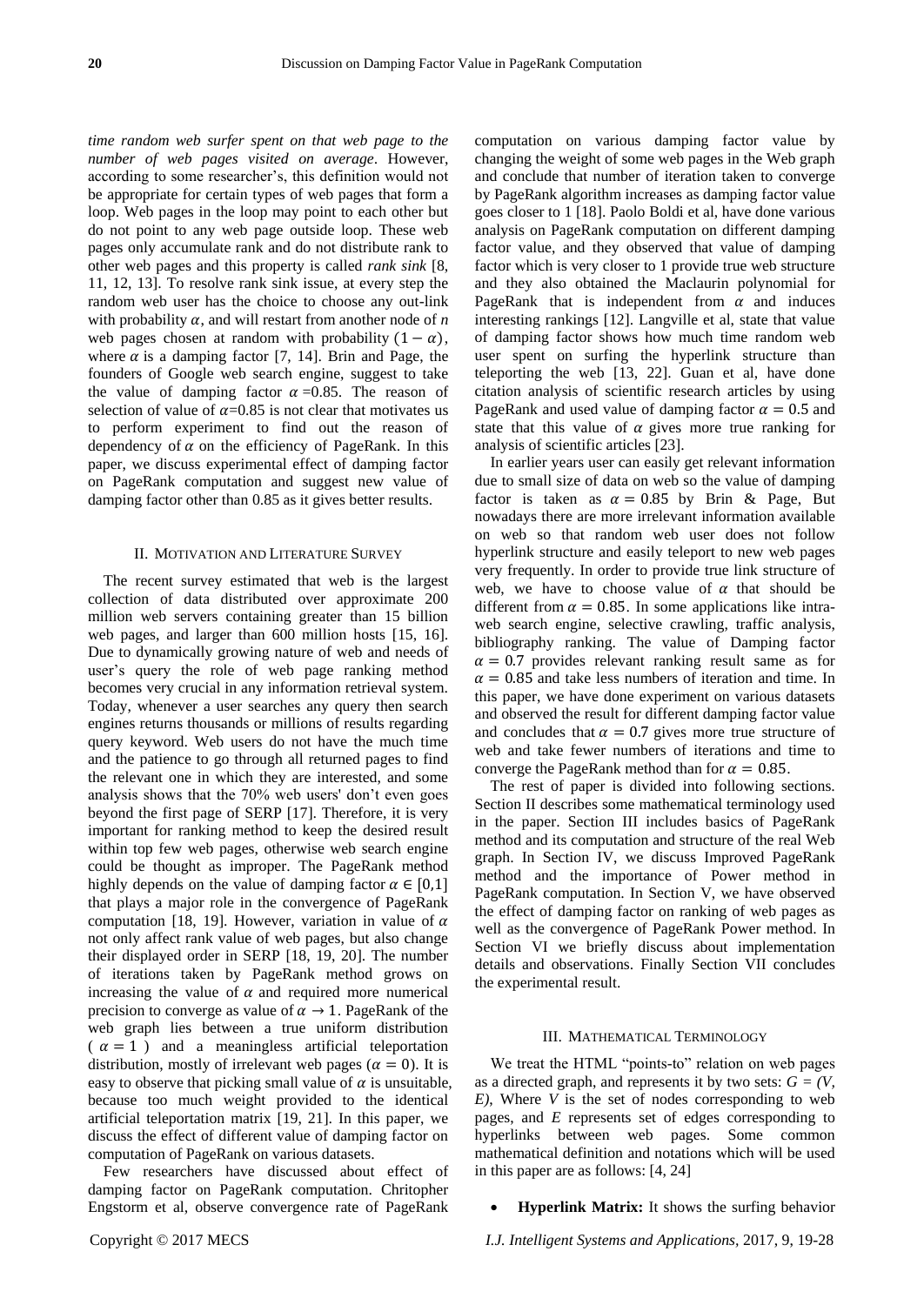of random surfer. The elements of hyperlink matrix  $M$  are assigned by following Eq. (1):

$$
M_{ij} = \begin{cases} \frac{1}{outdegree \ of \ P_i}, & if \ i \to j \\ 0, & otherwise \end{cases} \tag{1}
$$

- **Sparse Matrix***:* A sparse matrix is a matrix in which most of the elements are zero. By contrast, if most of the elements are nonzero, then the matrix is considered dense.
- **Stochastic Matrix***:* A stochastic matrix also called transition matrix, probability matrix or markov matrix used to describe transition of markov model or random surfer. It is a matrix whose entries in each row are non-negative real numbers and sum equal to one.
- **Aperiodic:** A state *i* is said to be periodic with period  $k \ge 1$  if k is the smallest number such that all paths starting from state  $i$  back to state  $i$  have a length that is multiple of k. If  $k = 1$  then state is not periodic. A markov model or Web graph is aperiodic if and only if all states or web pages are aperiodic.
- **Irreducible***:* A Web graph is irreducible when it is strongly connected. A directed Web graph  $G = (V, E)$  is strongly connected iff  $\forall$  pair of nodes  $(u, v) \in V$ , there is a path from u to v.
- **Primitive matrix***:* A transition matrix is primitive matrix if it is *irreducible* and *aperiodic*.
- **Dangling Node***:* A node is said to be dangling node if it does not point to any other node. In hyperlink matrix, row corresponding to dangling node contains only zero.
- **PageRank vector**  $(\pi)$ : It is a column vector which contains rank value corresponding to every web page of Web graph.
- **Dangling node vector** (a): It is a binary column vector that contains One corresponding to every dangling nodes and zero for other nodes.
- **e:** It is an identity column vector of  $1 * n$ .
- *a*: It denotes Damping factor value
- *:* Tolerance value used for convergence of PageRank vector

## IV. BASIC PAGERANK MODEL

The PageRank method proposed by Brin and Page in 1998, is used in Google Search engine as a basic method [7, 8]. It states that importance of web pages is determined by the number of hyperlinks pointing to it as well as rank of those web pages which are pointing to it. It is also measured as a probability that the random web surfer visits any particular web page.

**Definition 1** *If web page*  $P_i$  *have*  $I_i$  *outlinks and one of these links pointing to another web page*  $P_i$ *, then web* page  $P_j$  will pass  $\frac{1}{I_j}$  *i.e.*  $\frac{1}{Outdegree of P_j}$  importance or

rank to web pageP<sub>i</sub>. So, PageRank of pageP<sub>i</sub> is the sum of *all the contribution made by web pages pointing to it.*

Let  $O_{P_i}$  is the set of pages pointing to  $P_i$  then following Eq. (2) shows mathematical equation to compute PageRank:

$$
rank_{k+1}P_i = \sum_{P_j \in \text{Op}_i} \frac{rank_k P_j}{outdegree \text{ of } P_j}
$$
 (2)

Where *k* denotes iteration number. In the beginning of iterative procedure rank of all web pages are unknown, so we assign rank of each web pages to  $\frac{1}{n}$ , where *n* is the total number of web pages. After that this iterative equation is successively repeated and substitute the value of rank  $P_i$  in next iteration. This iterative equation begin with  $rank_0P_i = \frac{1}{n}$  $\frac{1}{n}$  for every pages and repeated until the PageRank score converged to some final stable values. By Eq. (2) we can compute PageRank value of web pages one at a time. Another way to compute PageRank by converting Eq. (2) in matrix format and compute PageRank vector of  $1 * n$ , which hold rank of each web pages. Let *M* be the hyperlink matrix of order  $n \times n$  and  $\pi_k$  is the PageRank vector at  $k^{th}$  iteration then compute PageRank of web pages by using Power method by Eq. (3):

$$
\pi_{k+1} = \pi_k M \tag{3}
$$

Where *M* is a sparse matrix due to large number of dangling Web pages. Consider a random web surfer start surfing from any of *n* web pages with equal probability. Afterwards in first iteration initial vector  $\pi_0$  initialize with  $\frac{1}{n}$  for each web page. Subsequently after one step, the distribution vector of the random surfer will be  $M\pi_0$ . After second steps it will be  $M^2 \pi_0$ , and so on. In general, we can state that, by iterative multiplying  $i^{th}$  times  $M$  to initial vector  $\pi_0$  *i.e.*  $M^i \pi_0$ , will give us the distribution vector of random web user after  $i<sup>th</sup>$  steps. This kind of nature is known as an example of Markov method or Markov matrix [14, 25]. It is clear that for any starting PageRank vector, the markov method converges to a unique stationary vector when matrix *M* is *stochastic* and *primitive i.e.* when the Web graph should be strongly connected and there should be no dangling web page in the Web graph [26, 27]. These two characteristics of Web graph ensures the existence of unique PageRank vector. However, it is impossible in practical scenario. Earlier, Researchers have observed the structure of Web as shown in Fig. 1 that contains basically three main components: *SCC, IN-Component, Out-Component* [28, 29].

First one is *strongly connected component (SCC)* which is the largest component in terms of size. Second, one is *IN-component* that contains the web pages that have outgoing links to SCC, but could not have incoming links from the SCC and the third one is *Out-Component*, consisting of web pages having incoming links from SCC but do not have outgoing links to reach SCC. There are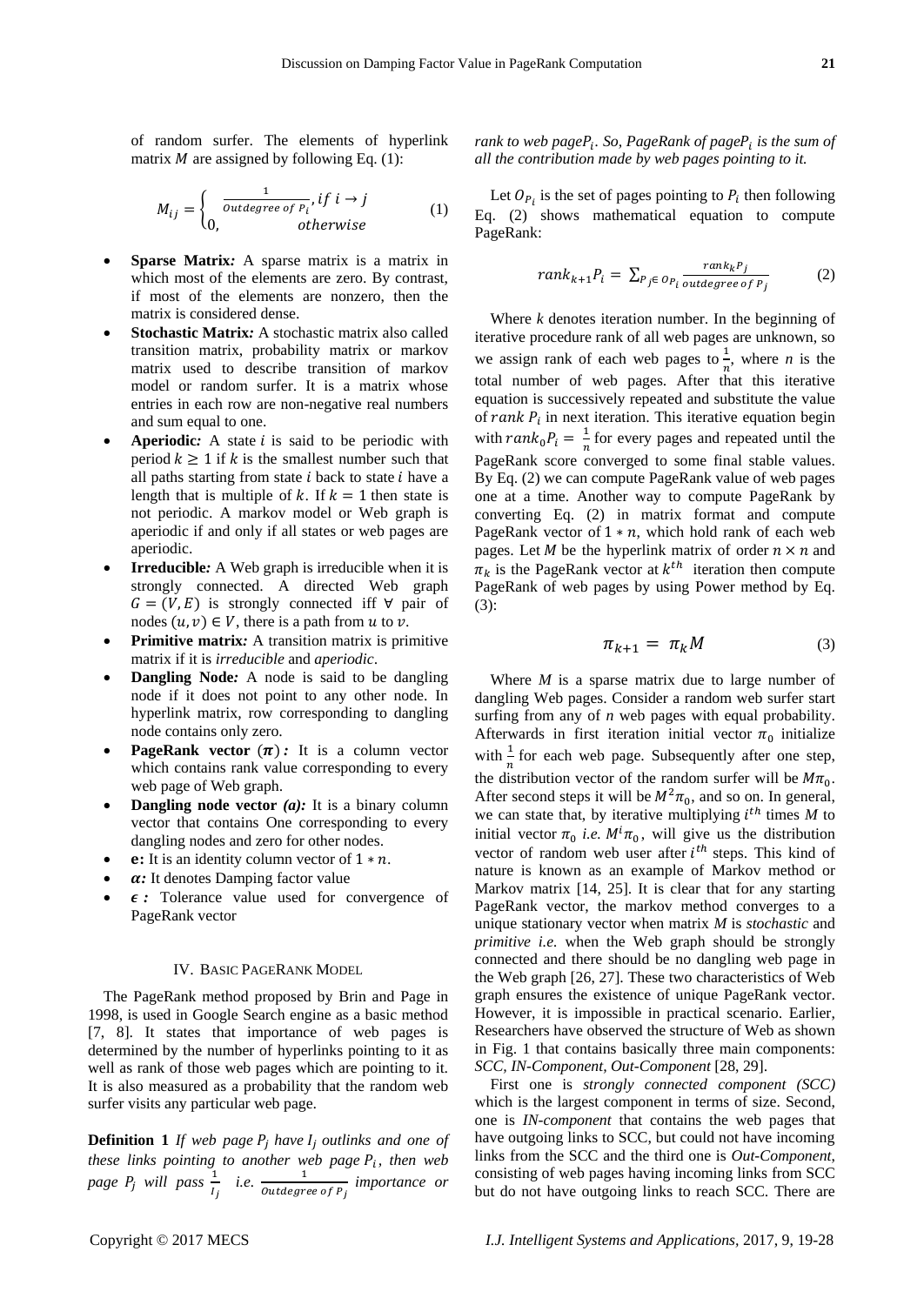other three components called *Tendrils, Tubes and Isolated components* which also have their importance in the Web graph structure. *Tendrils* are mainly two types:

One type of tendrils contains the web pages which are reachable from the IN-Component but are not having link to reach the IN-Component.



Fig.1. Structure of Web

Second type of tendrils can reach the OUT-Component, but not able to reach from the OUT-Component. *Tubes* contains small number of web pages that are reachable from the IN-Component and able to reach the OUT-Component, but it does not able to reach the SCC or to be reached from the SCC. *Isolated components* are those that are not able to reachable from the large components like SCC, IN, OUT- components, and not able to reach those components. Among these structures tendrils, OUT-Component and Isolated Component violates the rules needed for the Markov iteration method to converge to a tolerance limit value.

Consider a random web surfer that enters into OUT-Component, after that they can never leave from this component because the web pages does not have outlinks to any other components. As a result, then random web user beginning in either the SCC or IN-Component are going to set-up in either the OUT component or a tendril off the IN-Component. Therefore, no web page in the SCC or IN-component winds up with any probability of a web user being there. If we take this probability as a component for measuring the importance of web page, then we determine incorrectly that nothing in the SCC or IN-Component is of any importance. Therefore, PageRank is generally improved to avoid such anomalies. There are two problems that should be avoided. First is the dangling nodes, which is a page that has no outgoing links and second is Rank Sink issue, a group of web pages that linked with each other but none of them link to any other pages.

## V. IMPROVEMENT OF PAGERANK CONSIDERING DANGLING NODE & RANK SINK ISSUE

Brin and Page have modified basic PageRank method in order to resolve above two issues [8, 30]. To solve the dangling node problem, they have used the property of stochastic matrix. They have converted hyperlink matrix *M* to stochastic matrix *S* by replacing all rows having *"0"*  entries for every web page with  $\frac{1}{n}e^T$ . After this adjustment, any of *n* pages at random are visited once user reach to a dangling node [13]. This adjustment can be represented mathematically by Eq. (4):

$$
S = M + a\left(\frac{1}{n}ee^T\right) \tag{4}
$$

One of the problem after this adjustment is that it can't guaranteed the convergence of the PageRank method [13, 31]. To overcome with this issue just make matrix *S* primitive [8, 13]. Generally, web user follow the hyperlink structure of web, at some times when they get bored then stop to follow the hyperlink structure and teleport to new web page with probability  $\alpha$  called damping factor, by entering a new web page address in the browser's URL. When this happened, they begin surfing again, until the next teleport required and so on. So to make primitive adjustment of matrix *S,* formulate a new matrix *H* denoted by Eq. (5) [13]:

$$
H = \alpha S + (1 - \alpha) \frac{1}{n} e e^T \tag{5}
$$

Where  $\alpha$  denotes the damping factor and takes value  $0 \leq \alpha \leq 1$ .

The damping factor parameter states that how much time random web surfer follow hyperlink structures than teleporting. There are several properties of matrix *H*: Matrix *H* is stochastic, irreducible, aperiodic and primitive, and completely dense and huge, which has a bad impact on the computation of PageRank [32, 33]. Eq. (5) is a linear PageRank equation that is solved by either direct methods or iterative methods. However, direct method does not perform very well for sparse matrix as compared to iterative methods. So PageRank method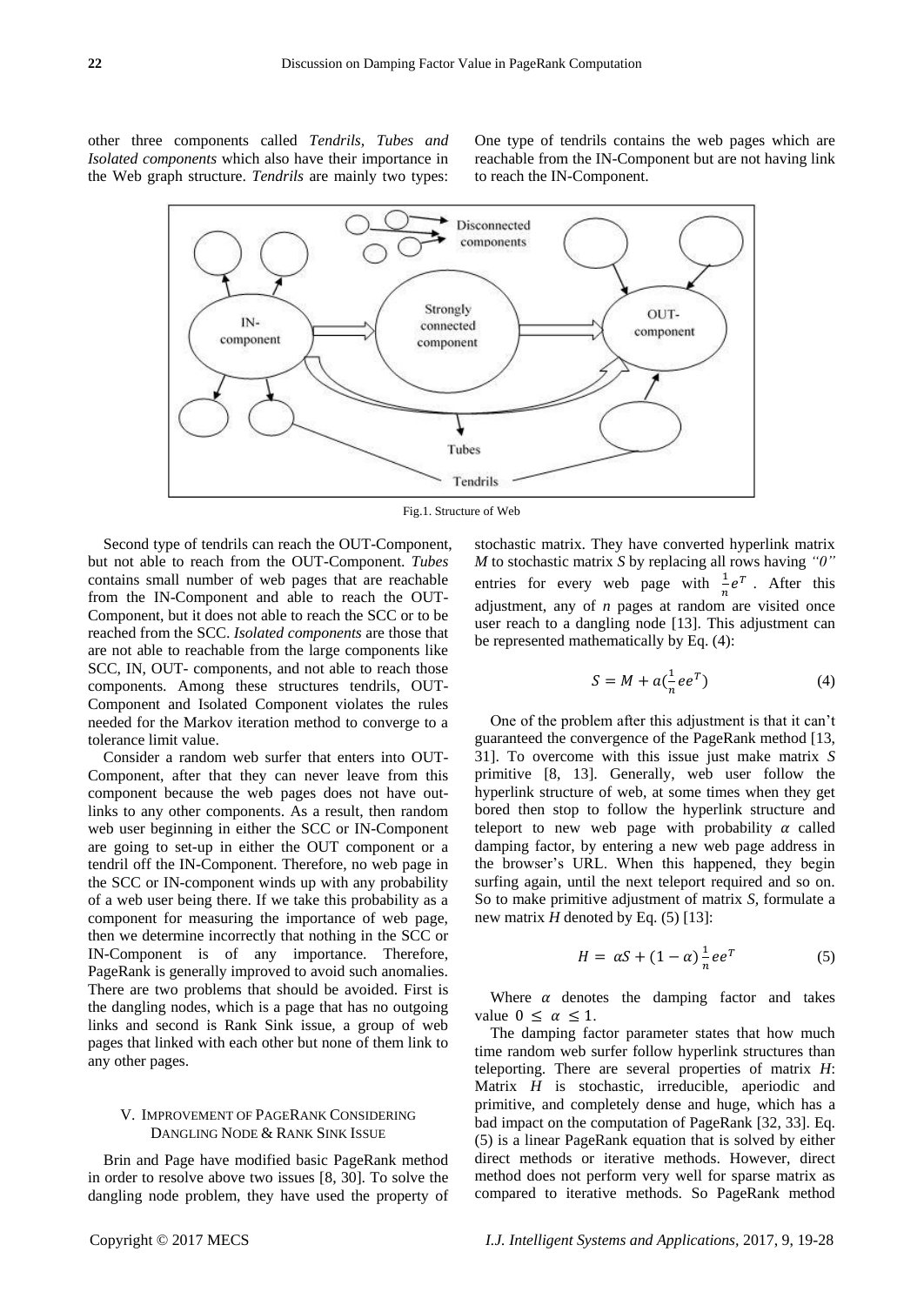solved by Power method that is one of the simplest iterative method to find the dominant eigenvalue and eigenvector of a matrix is used [4, 7, 25]. PageRank can be implemented by Power method mathematically as stated below:

$$
\pi_{k+1} = \pi_k H
$$
  
\n
$$
\pi_{k+1} = \pi_k [\alpha S + \frac{(1-\alpha)}{n} e e^T]
$$
  
\n
$$
\pi_{k+1} = \pi_k [\alpha (M + \frac{1}{n} a e^T) + \frac{(1-\alpha)}{n} e e^T]
$$
  
\n
$$
\pi_{k+1} = \alpha \pi_k M + [\alpha \pi_k a + \frac{(1-\alpha)}{n} e^T]
$$
 (6)

From Eq. (6), it is clear that there is no need to store matrix *S* and *H*, only rank one component of  $\alpha$  vector and  $e$  are needed. We know that vector matrix multiplication is  $\mathcal{O}(n)$  because it contains approximation *10 nonzero per row* [34]. The Power method is slowest among other iterative methods like Gauss-Seidel, Jacobi, restarted GMRES etc., but it has advantage over these methods *i.e.* it is a matrix free iterative method so no matrix computation is required and because of this, it is preferred while storage of the hyperlink matrix is very large.

Brin and Page, Amy N. Langville and Carl D. Meyer, Pretto, L discussed in their paper and also state that Power method needs only 50-100 iteration to converge the algorithm and as we know that each iteration of the Power method requires  $O(n)$  computation so it can take approximate 50  $O(n)$  to 100  $O(n)$  Power iteration [7, 13].

## VI. EFFECT OF DAMPING FACTOR ON PAGERANK ALGORITHM

As it is stated above that damping factor  $\alpha$  shows the proportion of time the random web surfer follows the hyperlinks contrary to teleporting. So damping factor  $\alpha$ plays an important role in PageRank computation by Power method shown in Eq. (7) [8, 25]:

$$
\pi_{k+1} = \pi_k[\alpha S + \frac{(1-\alpha)}{n}E] \tag{7}
$$

Where  $E = ee^T$  is the teleportation matrix of  $n \times n$ , controls priority given to the hyperlink structure over artificial teleportation matrix  $E$ . Many researchers state that the value of damping factor  $\alpha$  affect the convergence rate of PageRank Power method [11, 12, 14, 18, 19]. We have performed an experiment to observe the impact of damping factor on the convergence rate of PageRank algorithm, and ordering of web pages displayed on web search engine on various datasets by using following Eq.  $(8)$  & algorithm  $(1)$ :



Where  $\pi_{k+1}^i$  denotes PageRank vector at  $k^{th}$  iteration,  $O<sup>j</sup>$  represents out-degree of web-page *j*.

**Algorithm 1** PageRank algorithm by using Power method

| 1: procedure $\pi_0$ = PowerMethod() |                                          |  |  |  |  |  |
|--------------------------------------|------------------------------------------|--|--|--|--|--|
| 2:                                   | $\pi_0 = \frac{1}{n}$ (a row vector)     |  |  |  |  |  |
| 3:                                   | $H = row$ – normalized hyperlink matrix  |  |  |  |  |  |
| 4:                                   | $\alpha =$ Damping factor value          |  |  |  |  |  |
| 5:                                   | $\epsilon$ = Convergence tolerance value |  |  |  |  |  |
| 6:                                   | $n =$ Number of Web pages in Web graph   |  |  |  |  |  |
| 7:                                   | $k = 1$                                  |  |  |  |  |  |
| 8:                                   | do                                       |  |  |  |  |  |
| 9:                                   | $\pi_{k+1} = H \pi_k$                    |  |  |  |  |  |
| 10:                                  | $\delta =   \pi_{k+1} - \pi_k  $         |  |  |  |  |  |
| 11:                                  | $k = k + 1$                              |  |  |  |  |  |
| 12:                                  | while $(\delta < \epsilon)$              |  |  |  |  |  |
| 13: end procedure                    |                                          |  |  |  |  |  |
|                                      |                                          |  |  |  |  |  |



In this section, we have described experiments performed on various real datasets taken from *cs.toronto.edu* and *snap.stanford.edu* website. These websites contain many data sets of distinct queries [35, 36]. Subsection 1 briefly describe the data and the experimental setup and subsection 2 observe the performance of PageRank on the different value of damping factor  $\alpha$  varies between 0 and 1.

#### *A. Data and Experimental setup*

We have implemented PageRank Power method in *JAVA (JDK 1.8)* language. We have done experiment on single Linux machine *(Ubuntu 14.04 LTS), Intel Core i5 CPU 3.2 GHz, 4 GB RAM* on following datasets:

| <b>Dataset</b>              | No. of Web<br>pages | <b>No. of Dangling</b><br>Web pages |  |  |  |
|-----------------------------|---------------------|-------------------------------------|--|--|--|
| YouTube<br>dataset(D1)      | 1157827             | 783042(0.67%)                       |  |  |  |
| Road network<br>dataset(D2) | 1971281             | 6075 (0.30%)                        |  |  |  |
| Wikitalk dataset            | 2394385             | 2246783 (93%)                       |  |  |  |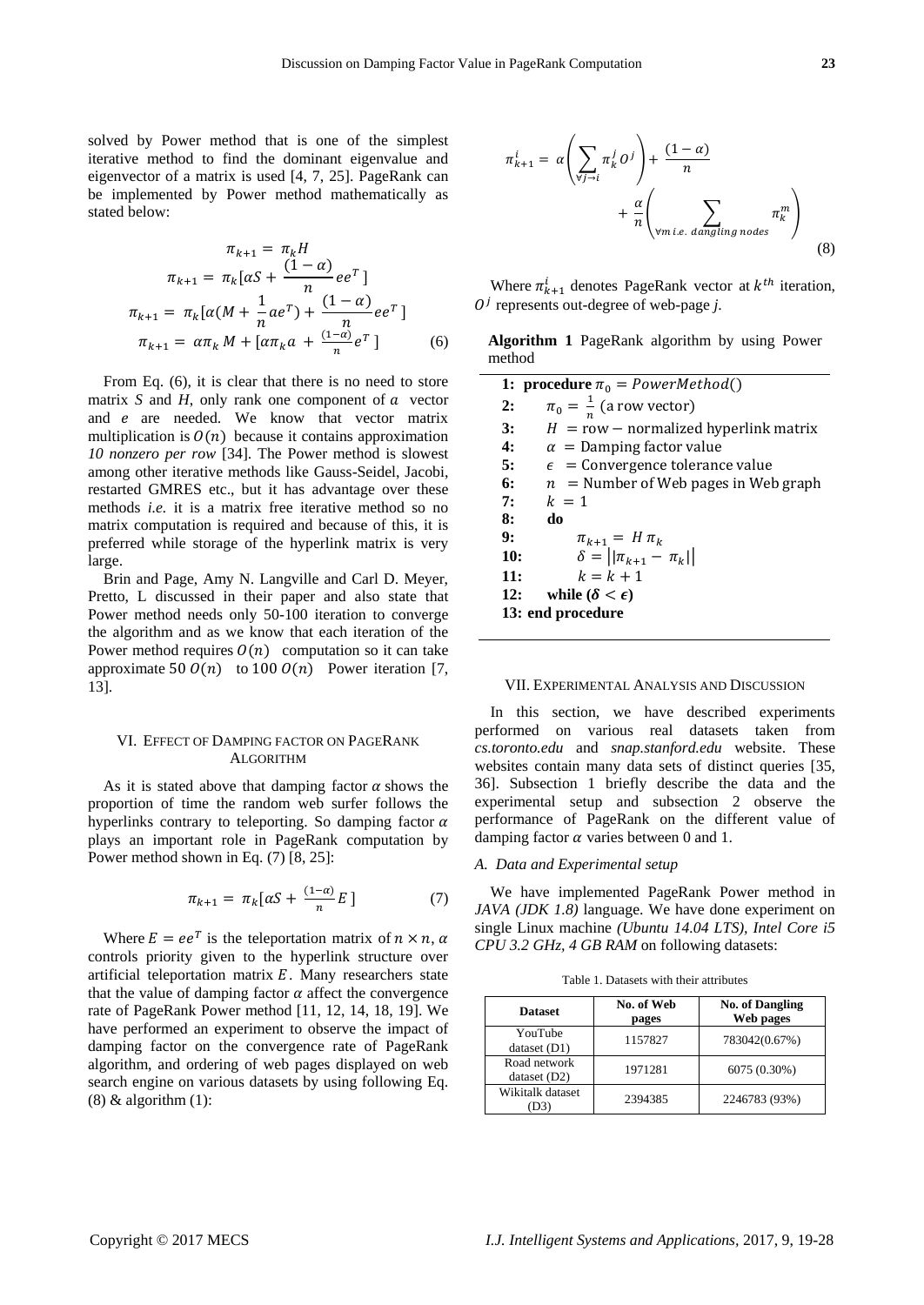First dataset, YouTube is a video-sharing web site that contains a social web network. YouTube users can create various social groups to connect and interact with other YouTube users. Here YouTube graph represented by *Where V is node & E edge of Web graph represented YouTube users & links between various users respectively.* Second Dataset, A road network of California, where Intersections and endpoints of roads represents nodes and the roads connecting these intersections or road endpoints represents directed edges. Third Dataset, Wikipedia dataset shows that every registered user has a talk page, which he and other users can edit in order to communicate and discuss updates to various articles on Wikipedia. Nodes in the network represented by Wikipedia users and a directed edge from node  $i$  to node  $j$  represented by that user  $i$  at least once edited a talk page of user  $j$ .

Due to sparse matrix storage we stored these web graphs into Hash-map data structure for the computation of PageRank. Since in the PageRank computation, only nonzero entry of the hyperlink matrix is required, so we store only the non-zero entry in Hash-map data-structure that reduce not only storage but it also provides fast access of data [2, 10, 27]. For large datasets Hash-map data structure would be better in terms of accessing of the element and storage of elements than hyperlink matrix. We have implemented Hash-map data-structure in Java language using Guava library provided by Google [37].

## *B. Observation of damping factor on PageRank computation*

We have applied PageRank method on each dataset till convergence and observed the convergence speed for different damping factor value. Following Fig. 2 shows the number of iteration taken to converge PageRank method on various damping factor. The plotted graph depicts that as the value of damping factor increases, the number of iteration taken by PageRank method to converge also increases for tolerance value  $\epsilon = 10^{-7}$ . From Fig. 2, we can say that there is slight change in the number of iteration when  $0 < \alpha < 0.65$  but graph curve increases rapidly when value of  $\alpha > 0.65$  and tends to *1*.

#### *C. Damping factor value versus Convergence Rate:*

Earlier researchers have observed that value of damping factor not only controls the convergence of PageRank method but also affects the ordering of web pages returned by the PageRank method [18]. As we can see that in Fig. 2, that  $\alpha = 0.7$  take only 12 iterations to converge when  $\epsilon = 10^{-7}$  for 1157827 nodes. As this number becomes prohibitive and for the large dataset, the choice of  $\alpha \rightarrow 0.85$  still requires too much time to converge. Earlier *Brin and Page* chosen value of  $\alpha = 0.85$  because the large value of  $\alpha$  gives more weight to the true link structure of web while smaller values of  $\alpha$ 



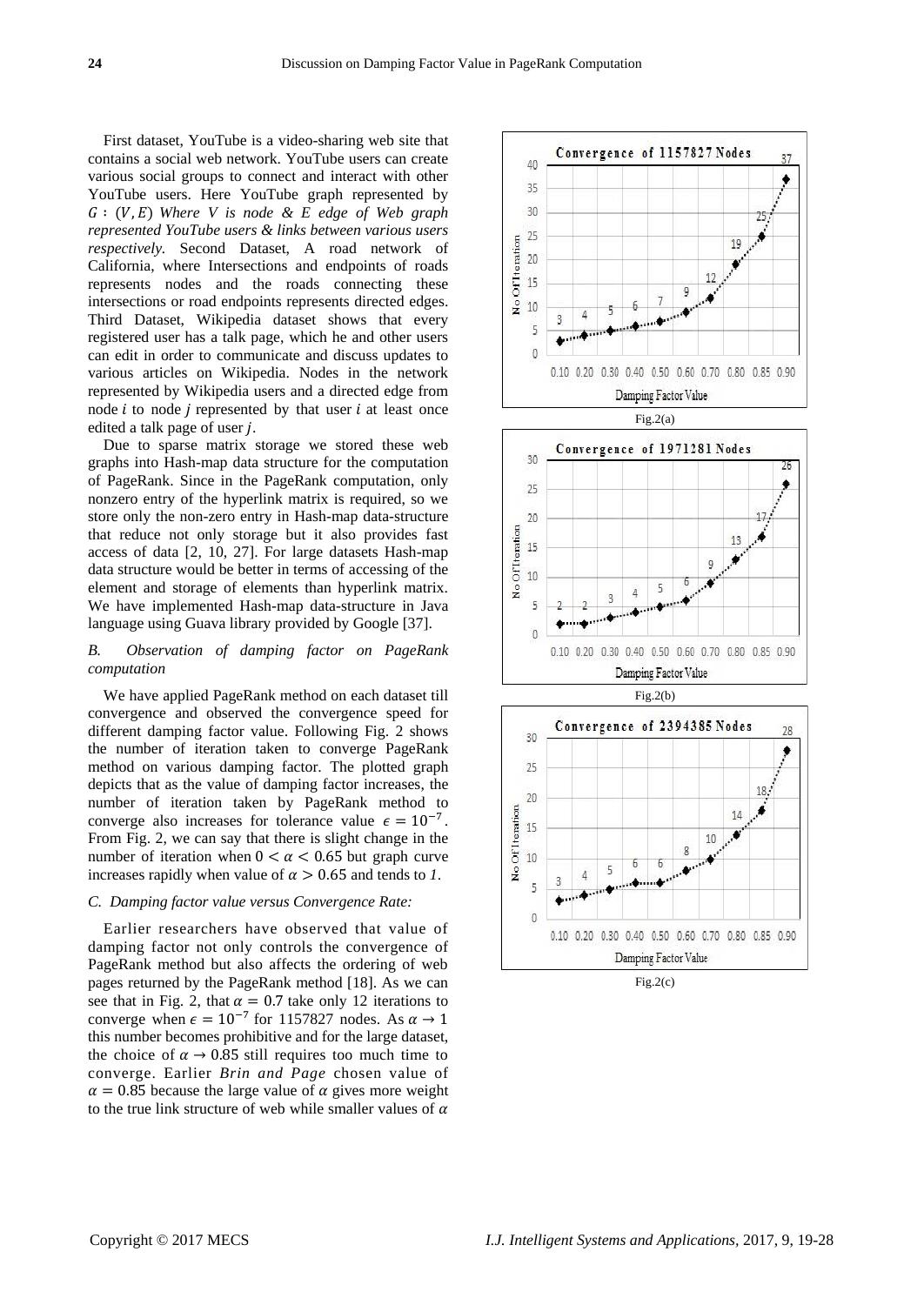

Fig.2. Number of iteration taken to converge for the value of  $\alpha = (0,1)$ on tolerance value  $\epsilon = 10^{-7}$ . (a) For 1157827 nodes, (b) for 1971281 nodes, (c) for 2394385 nodes, (d) for all data nodes together.

increases the influence of the artificial probability vector. However, nowadays random web user does not follow hyperlink structure and teleport frequently to other web pages due to a huge amount of irrelevant data on the web. So the value of damping factor between  $\alpha \in (0.7, 0.8)$ gives truer behavior of hyperlink structure, and it also takes fewer numbers of iterations to converge the method. Damping factor value  $\alpha = 0.7$  would give more weight to artificial teleportation vector that would be useful in personalized PageRank, Domain based search engine and many other application where artificial teleportation vector plays a major role.

Fig. 2 shows the number of iteration taken by PageRank method to converge on various dataset with tolerance value  $\epsilon = 10^{-7}$ . Number of iteration taken to converge on PageRank method does not totally depend on data size, it also depends on several properties of dataset *i.e.* the number of dangling nodes, connectivity of nodes. As we can see that from Fig. 2(d) and Table 1 for dataset *D3* PageRank method takes fewer numbers of

iterations to converge than *D1*.

In this experiment we have taken, only top 25 web pages return by PageRank method because SERP (Search engine result pages) contains almost 20 to 30 web pages in their first result page that are more relevant to the web user, and on average 90% users do not go beyond the first result page for any particular query [9, 11]. If any web page indexed in the top 25 position for  $\alpha = 0.85$  ( $\alpha_{0.85}$ ) but cannot get position in top 25 for  $\alpha = 0.7$  ( $\alpha_{0.7}$ ), then we have taken a parameter  $\lambda$  to show that whether page is indexed in top 25 or not, parameter  $\lambda$  is defined as follows:

$$
\lambda = \begin{cases} 0, & \text{if web page is not get position in top 25} \\ 1 \le \lambda \le 25, & \text{when it is indexed in top 25} \end{cases} \tag{9}
$$

As example in Fig. 3(a) web page *1454* got *21st* position for  $\alpha_{0.85}$  but it can't got position in top 25 for  $\alpha_{0.7}$  so we give it  $\lambda = 0$ . In Fig. 3 Straight line shows the ordering of web pages for damping factor  $\alpha_{0.85}$ . In Fig 3(a, b, c) we can see that web pages for  $\alpha_{0.7}$  got almost same ordering *w.r.t.*  $\alpha_{0.85}$ .

In Fig. 3a) only one web page could not index in top 25 *i.e. Page No. 1964*, In Fig. 3b) Three web page could not index in top 25 *i.e. Page No. 1259079, 737950, 749665* and In Fig. 3c) only one web page could not index in top 25 *i.e.* Page No. 1118838 for damping factor  $\alpha_{0.7}$  w.r.t.  $\alpha_{0.85}$  on *D1*, *D2*, *D3* dataset respectively.

We compare the top 25 web pages returned by  $\alpha_{0.85}$ with other damping factor  $\alpha$  value in terms of two useful and informative parameters, namely *Relative Common Web pages (RCWP*)*:* It Indicates the number of web pages got the position in top 25 for both damping factor value. Second one is *Web Pages got a different index w.r.t.*  $\alpha_{0.85}$  ( $N_i$ ): It Shows the number of web pages got a different index/order number for both damping factor value.



Fig.3(a)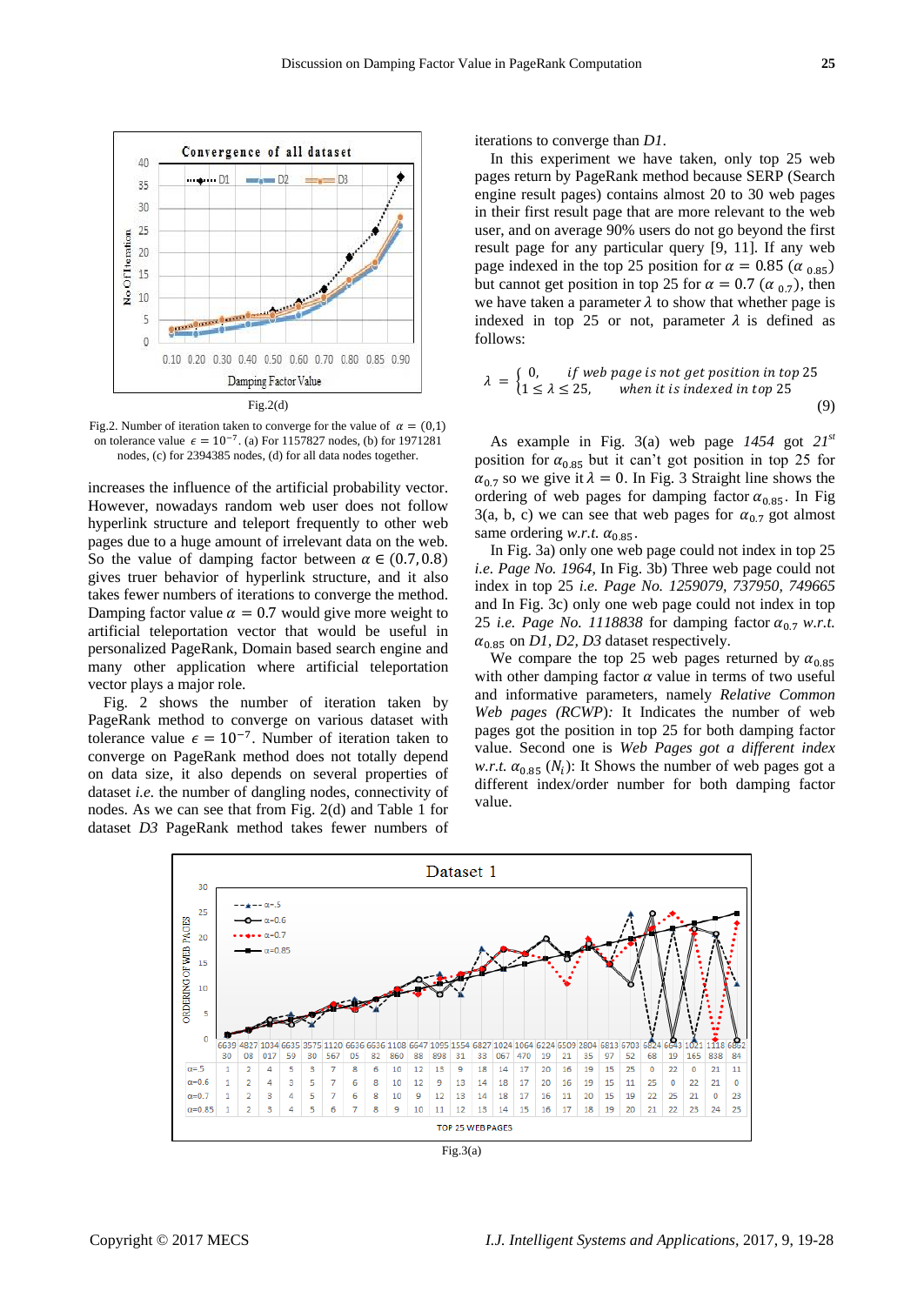

Fig.3. This figure a, b and c, shows relative comparison of ordering number of top 25 web pages for different damping factor on *D*1*, D*2*, D*3 dataset respectively.

We define the following notation and expressions used to compute these parameters:

- $WP_{\alpha}$ : Top 25 web pages returned by PageRank method for damping factor value  $\alpha$ .
- $RCWP_{\alpha}$ : Number of common web pages for damping factor value  $\alpha$  with respect to  $\alpha_{0.85}$ .
- $N_{\alpha}$ : Number of web pages got the different position for damping factor value  $\alpha$  w.r.t.  $\alpha_{0.85}$ .
- $\bullet$  WPa: Web pages on index *i* for damping factor value  $\alpha$ .

*Relative Common Web Pages (RCWP)* computed by using following Eq. (10):

 $RCWP_{any \ value \ from \ 0.7,0.6,0.5} = WP_{0.85} \cap WP_{any \ value \ from \ 0.7,0.6,0.5}$ (10)

More relative common web pages  $RCWP_{\alpha}$  represent that both damping factor value indexes almost same web pages in top 25. So we can use the value of damping factor  $\alpha_{0.7}$  in-place of  $\alpha_{0.85}$  for certain types of web pages as discussed in above section 5.2.1. Second Parameter *Web Pages got a different index w.r.t.*  $(N_i)$  is computed by following Eq. (11):

$$
N_{any \text{ value from } 0.7, 0.6, 0.5} = \sum_{1 \le i \le 25} (WP_{0.85}^i \neq WP_{any \text{ value from } 0.7, 0.6, 0.5}^i)
$$
\n(11)

|            | <b>Relative Common Web Pages</b><br>(RCWP) |             |             | <b>Number of Web Pages Got different</b><br>position $(Ni)$ |           |           | Number of Iteration $(I_{\alpha})$ |           |           |           |
|------------|--------------------------------------------|-------------|-------------|-------------------------------------------------------------|-----------|-----------|------------------------------------|-----------|-----------|-----------|
|            | $CWP_{0.7}$                                | $CWP_{0.6}$ | $CWP_{0.5}$ | $N_{0.7}$                                                   | $N_{0.6}$ | $N_{0.5}$ | $I_{0.85}$                         | $I_{0.7}$ | $I_{0.6}$ | $I_{0.5}$ |
| YouTube    | 96%                                        | 92%         | 88%         | 64%                                                         | 72%       | 88%       | 25                                 | 12        | 09        | 07        |
| Road $n/w$ | 88%                                        | 72%         | 80%         | 84%                                                         | 100%      | 100%      | 17                                 | 09        | 06        | 05        |
| Wikitalk   | 96%                                        | 92%         | 92%         | 72%                                                         | 84%       | 84%       | 18                                 | 10        | 08        | 06        |

Table 2. Percentage of *RCWP, N<sup>i</sup>* & Number of iteration taken by PageRank method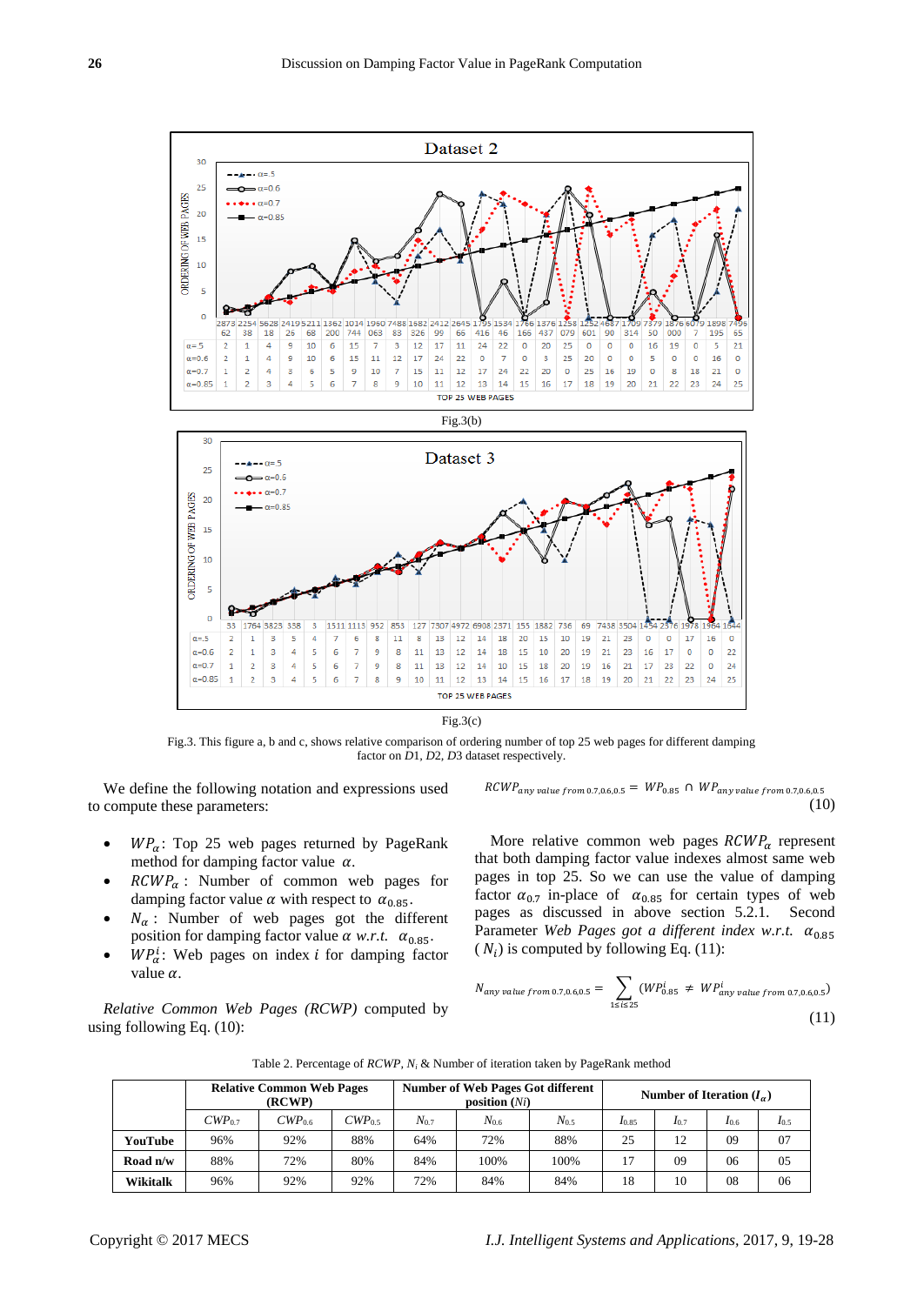Brin and Page have taken the value of damping factor  $\alpha_{0.85}$  which is still used by many researchers. Langville et.al, state that  $\alpha$  controls the proportion of time the random web user follows the hyperlink structure contrary to teleporting. Nowadays, there is a lot of information on Web, which is not significant to users, so that random web user does not follow hyperlink structure for long time, and they are willing to teleport to any other web page more often. Under such condition, there must be a change in value of  $\alpha$  to get the relevant result in less time. Many researchers observed that damping factor controls the convergence speed of PageRank algorithm. We have observed in the experiment that PageRank method takes more iterations and time to converge the algorithm for  $\alpha_{0.85}$  rather than  $\alpha_{0.7}$ , and the returned result of web pages are almost same, only their ordering are changed. By performing the experiment on different datasets we conclude that the number of relevant web pages generated by  $\alpha_{0.7}$  &  $\alpha_{0.85}$  remains same but only difference is that computing time is less in case of  $\alpha_{0.7}$ . We can use this damping factor value to speed up the convergence of PageRank algorithm in many systems like web-site search engine, domain based search engines, clustering of web pages, network analysis. Where minor difference in ordering of web pages does not play an important role. In future, we will perform more experiments regarding the value of damping factor and other factors, which can speed up PageRank computation efficiently.

#### **REFERENCES**

- [1] Sun, H. and Wei, Y.,  $(2006)$  "A note on the PageRank algorithm" Applied Mathematics and computation, Vol. 179 No.2, pp.799-806.
- [2] Bianchini, M., Gori, M. and Scarselli, F., (2005) "Inside pagerank" ACM Transactions on Internet Technology (TOIT), Vol. 5 No. 1, pp.92-128.
- [3] F. Crestani, M. Girolami, and C. J. van Rijsbergen (2002) "Advances in Information Retrieval" number 2291 in LNCS, pp. 73–85.
- [4] Rajaraman, A. and Ullman, J.D., (2012) "Mining of massive datasets" Cambridge: Cambridge University Press, Vol. 1.
- [5] Muhammad Mahbubur Rah-man,"Mining Social Data to Extract Intellectual Knowledge", International Journal of Intelligent Systems and Applica-tions(IJISA), vol.4, no.10, pp.15-24, 2012. DOI: 10.5815/ijisa.2012.10.02.
- [6] Henzinger, M. R. (2001) "Hyperlink analysis for the web", Internet Computing, IEEE, Vol.5 Issue.1, pp. 45-50.
- [7] Lawrence Page, Sergey Brin, Rajeev Motwani, and Terry Winograd (1999) "The PageRank citation ranking: Bringing order to the web" Technical Report 66, Stanford University, Available at [http://dbpubs.stanford.edu/pub/1999-66.](http://dbpubs.stanford.edu/pub/1999-66)
- [8] Brin, S., and Page, L. (2012) "Reprint of: The anatomy of a large-scale hyper-textual web search engine" Computer networks, Vol. 56 No.18, pp. 3825-3833.
- [9] Sargolzaei, P. and Soleymani, F., (2010) "PageRank problem, survey and future research directions" In

International Mathematical Forum, Vol. 5 No. 19, pp. 937-956.

- [10] Langville, A. N., and Meyer, C. D. (2004) "Deeper inside pagerank" Internet Mathematics, Vol.1 No.3, pp. 335-380.
- [11] Avrachenkov, K., Litvak, N., and Pham, K. S.  $(2008)$  "A singular perturbation approach for choosing the PageRank damping factor" Internet Mathematics}, Vol.5 No. (1-2), pp. 47-69.
- [12] Boldi, P., Santini, M., and Vigna, S. (2005) "PageRank as a function of the damping factor" In Proceedings of the 14<sup>th</sup> international conference on World Wide Web, ACM, pp. 557-566.
- [13] Langville, A.N., Meyer, C.D. (2006) "Google's PageRank and Beyond: The Science of Search Engine Rankings" Princeton University Press, Princeton.
- [14] Brinkmeier, M. (2006) "PageRank revisited" ACM Transactions on Internet Technology (TOIT), Vol. 6 No. 3, pp. 282-301.
- [15] Arasu, A., Novak, J., Tomkins, A., and Tomlin, J. (2002) ―PageRank computation and the structure of the web: Experiments and algorithms" In Proceedings of the Eleventh International World Wide Web Conference, Poster Track pp. 107-117.
- [16] Avrachenkov, K., and Litvak, N. (2006) "The effect of new links on Google PageRank" Stochastic Models, Vol. 22 No. 2, pp. 319-331.
- [17] Borodin, A., Roberts, G. O., Rosenthal, J. S., and Tsaparas, P. (2005) "Link analysis ranking: algorithms, theory, and experiments" ACM Transactions on Internet Technology (TOIT), Vol. 5 No. 1, pp. 231-297.
- [18] Baeza-Yates, R., Boldi, P., and Castillo, C. (2006) ―Generalizing pagerank: Damping functions for linkbased ranking algorithms" In Proceedings of the  $29<sup>th</sup>$ annual international ACM SIGIR conference on Research and development in information retrieval ACM, pp. 308- 315.
- [19] Bressan, M., and Peserico, E. (2010) "Choose the damping, choose the ranking" Journal of Discrete Algorithms, Vol. 8 No. 2, pp. 199-213.
- [20] Melucci, M., and Pretto, L. (2007) "PageRank: When order changes" Springer Berlin Heidelberg, pp. 581-588.
- [21] Engström, C. and Silvestrov, S., (2014) "Generalisation of the Damping Factor in PageRank for Weighted Networks" In Modern Problems in Insurance Mathematics, Springer International Publishing, pp. 313-333.
- [22] Pretto, L. (2002) "A theoretical analysis of Google's PageRank" In String Processing and Information Retrieval, Springer Berlin Heidelberg, pp. 131-144.
- $[23]$  Ma, N., Guan, J. and Zhao, Y.,  $(2008)$  "Bringing PageRank to the citation analysis" Information Processing & Management, Vol. 44 No.2, pp.800-810.
- [24] Liu, B., (2007) "Web data mining: exploring hyperlinks, contents, and usage data" Springer Science & Business Media.
- [25] Berkhin, Pavel (2005) "A survey on pagerank computing" Internet Mathematics, Vol. 2 No. 1 pp. 73-120.
- [26] Berry, M. W., Drmac, Z., and Jessup, E. R. (1999) "Matrices, vector spaces, and information retrieval" SIAM review, Vol. 41 No. 2, pp. 335-362.
- [27] Donato, D., Laura, L., Leonardi, S., and Millozzi, S. (2004) "Large scale properties of the web graph" The European Physical Journal B-Condensed Matter and Complex Systems, Vol. 38 No. 2, pp. 239-243.
- [28] Kamvar, S., Haveliwala, T., Manning, C., and Golub, G. (2003) "Exploiting the block structure of the web for computing pagerank" Stanford University Technical Report.